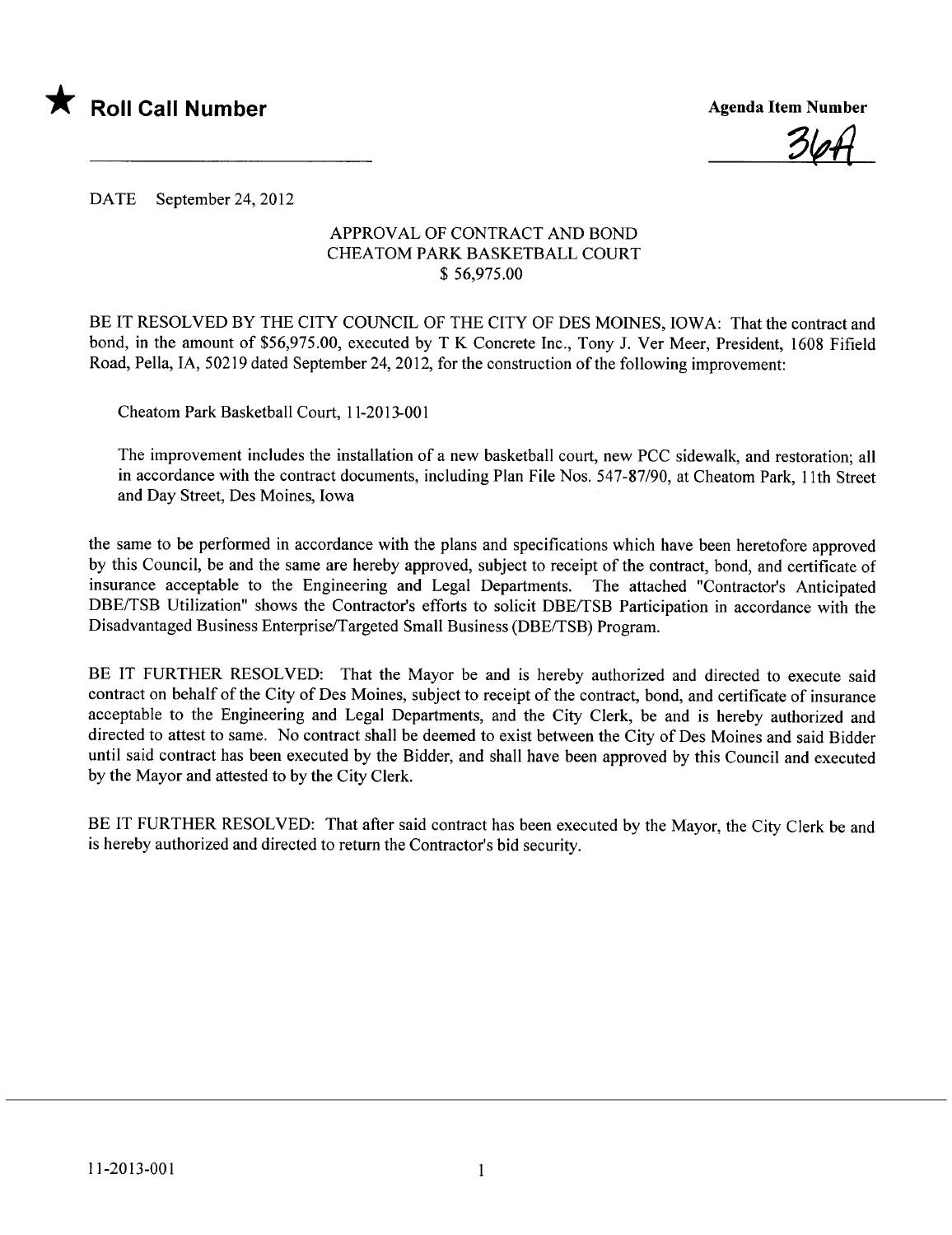

 $36.$ 

DATE September 24, 2012

BE IT FURTHER RESOLVED: That the Des Moines Finance Director is hereby authorized to encumber this contract amount against the funds as identified below, and to acquire Builder's Risk Insurance, if appropriate, for the above referenced improvement.

| (City Council Communication Number $12 - 520$ |  | attached) |
|-----------------------------------------------|--|-----------|
|-----------------------------------------------|--|-----------|

Moved by to adopt.

FORM APPROVED Wettlen Multipl Kathleen Vanderpool Deputy City Attorney

Funding Source: 2012-2013 CIP, Page Park - 14, Park Improvements, PKS137, Being:

 $\approx$  \$20,000 National Recreation and Park Association grant provided through The Sprite Spark Parks Program (The Coca-Cola Company), with the remaining \$36,975 from PKS137, G.O. Bonds

| <b>COUNCIL ACTION</b> | <b>YEAS</b> | <b>NAYS</b> | <b>PASS</b> | <b>ABSENT</b>   | I, Diane Rauh, City Clerk of said City Council, hereby     |  |  |  |
|-----------------------|-------------|-------------|-------------|-----------------|------------------------------------------------------------|--|--|--|
| <b>COWNIE</b>         |             |             |             |                 | certify that at a meeting of the City Council, held on the |  |  |  |
| <b>COLEMAN</b>        |             |             |             |                 | above date, among other proceedings the above was          |  |  |  |
| <b>GRIESS</b>         |             |             |             |                 | adopted.                                                   |  |  |  |
| <b>HENSLEY</b>        |             |             |             |                 |                                                            |  |  |  |
| <b>MAHAFFEY</b>       |             |             |             |                 | IN WITNESS WHEREOF, I have hereunto set my hand            |  |  |  |
| <b>MEYER</b>          |             |             |             |                 | and affixed my seal the day and year first above written.  |  |  |  |
| <b>MOORE</b>          |             |             |             |                 |                                                            |  |  |  |
| <b>TOTAL</b>          |             |             |             |                 |                                                            |  |  |  |
| <b>MOTION CARRIED</b> |             |             |             | <b>APPROVED</b> |                                                            |  |  |  |
|                       |             |             |             |                 |                                                            |  |  |  |
|                       |             |             |             |                 |                                                            |  |  |  |
|                       |             |             |             | Mayor           |                                                            |  |  |  |
|                       |             |             |             |                 | City Clerk                                                 |  |  |  |